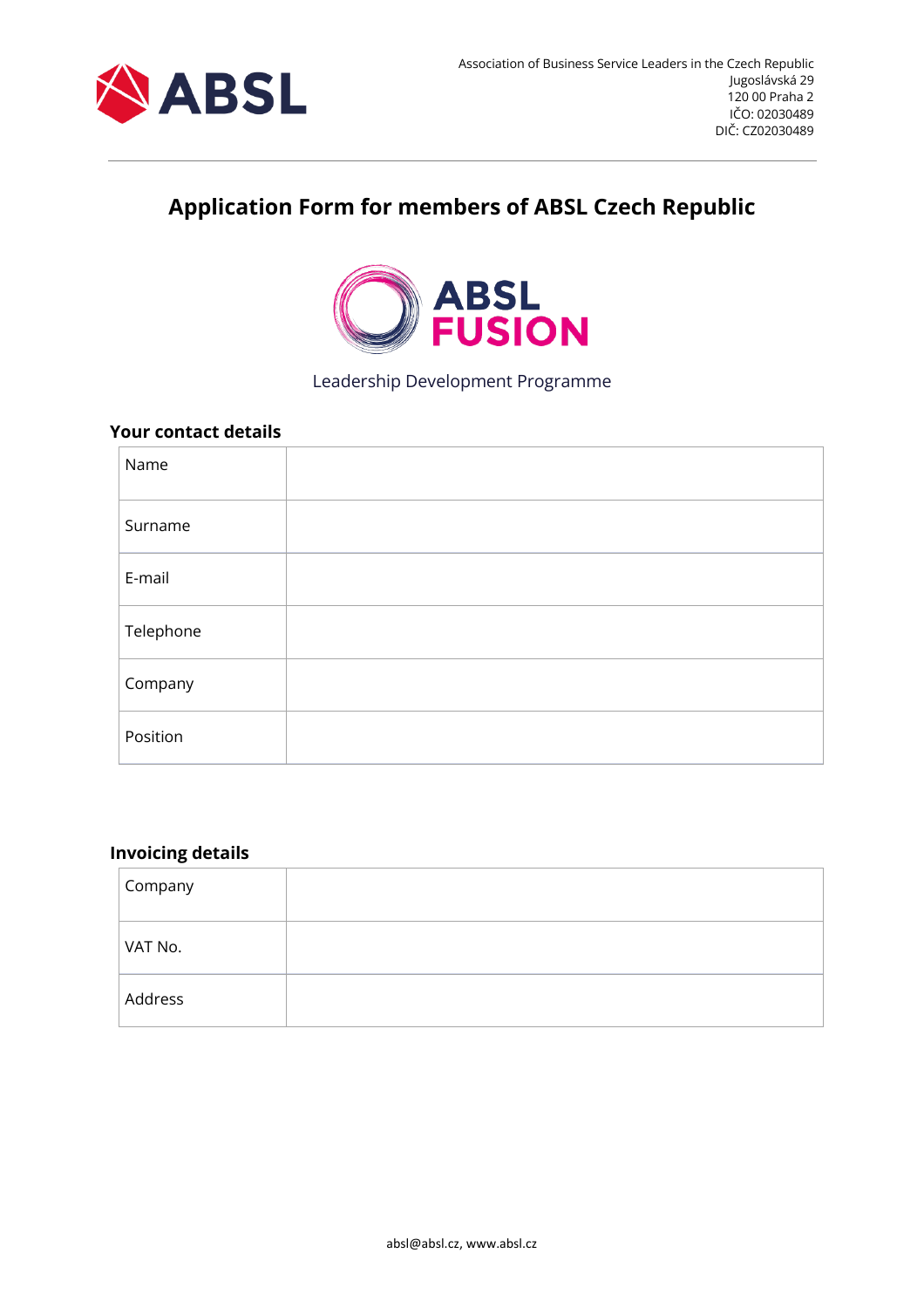

# **Please submit your testimonial. Tell us why you want to be part of ABSL Fusion Leadership Program**.

**Along with this application form, please attach your Curriculum Vitae in the email.**

# **Terms and Conditions**

**ABSL Fusion** is a unique tailored Leadership Development Programme created by business services experts for experienced managers, experts, and business services leaders. Fusion arises from **ABSL Vision 2025** a comprehensive forecast of the sector future as seen by more than 20 business service leaders.

Fusion is the only one of its kind in the CEE region and it is open exclusively for Czech ABSL member network.

### **How will you benefit from ABSL Fusion?**

You will get the unique opportunity to gain a deep understanding of current and fast-growing business services sector not only in the Czech Republic from our best ABSL Faculty experts – hand selected by ABSL Academy management for their expertise within business services sector. You will develop new innovative projects for your center and master your leadership skills and capabilities.

Develop your valuable network and shape the future of our sector.

#### **What do we expect from you?**

You are a business services leader, center head, HR and project leader or key future talents from Czech ABSL Member network.

You have:

- More than 3 years of experience in business services environment and senior roles.
- Good English language communication skills.
- Clear talent potential for future roles in the sector.
- Willingness to learn and ability to combine a busy learning programme with leadership role.
- Full support from your company for programme involvement.